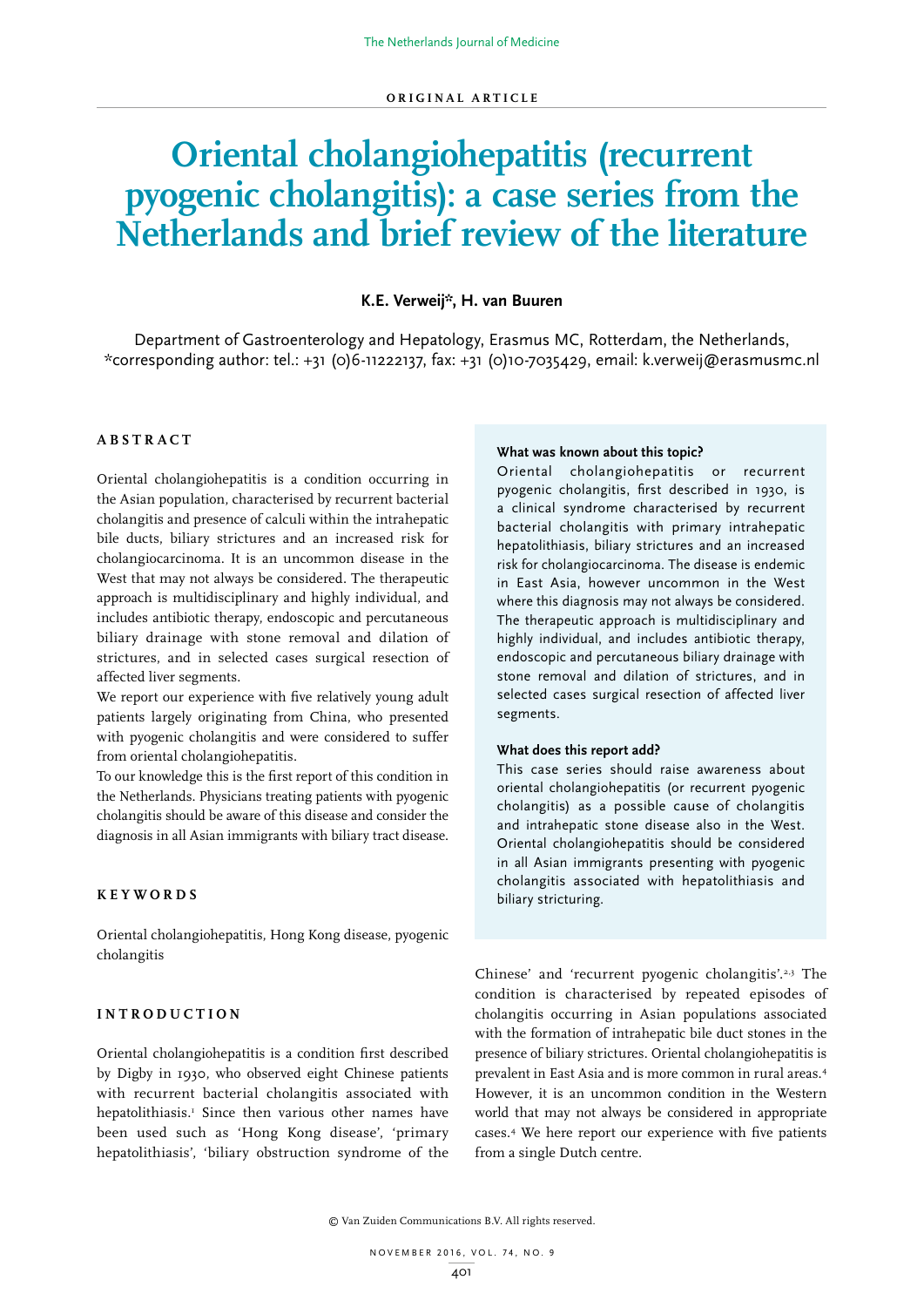## **CASE DESCRIPTIONS**

## **Case 1**

A 31-year-old male was referred for evaluation of recurrent episodes of cholangitis. Born in Bangladesh, he had moved to the Netherlands six years previously as a political refugee. Reportedly at the age of 10, analysis for abdominal pain revealed no abnormalities. His further medical history was unremarkable. The first episode of cholangitis occurred at age 30. Magnetic resonance cholangiopancreatography (MRCP) showed multifocal segmental strictures and biliary dilatation with multiple concrements in both intrahepatic and extrahepatic bile ducts. Subsequently endoscopic retrograde cholangiopancreatography (ERCP) was performed with biliary sphincterotomy and removal of multiple stones (*figure 1*). Since this first episode multiple hospital admissions occurred because of recurrence of bacterial cholangitis associated with hepatolithiasis. Colonoscopy showed no abnormalities. Given these epidemiological*,* clinical*,* and imaging findings a diagnosis of oriental cholangiohepatitis was made. We started ursodeoxycholic acid together with extensive endoscopic and percutaneous treatment of the biliary strictures and removal of the bile duct stones. In the follow-up period

**Figure 1.** *Cholangiogram during ERCP showing multiple intrahepatic concrements of the right hepatic duct and dilatation of the left and right hepatic duct*



of 13 years the patient still has recurrences of bacterial cholangitis and hepatolithiasis about once a year.

#### **Case 2**

A 40-year-old female was admitted to our hospital with bacterial cholangitis. She was born in China and moved to the Netherlands at age 30. During two previous episodes of cholangitis she was treated with antibiotics and underwent endoscopic extraction of biliary stones. MRCP showed large impacted intrahepatic concrements together with biliary mural irregularities. A dark stone was removed endoscopically using mechanical lithotripsy. The patient did not attend further follow-up appointments.

#### **Case 3**

A 28-year-old male was referred for treatment of large intrahepatic stones. He was from Chinese origin and migrated to the Netherlands at age 17. He presented in another hospital with acute onset of abdominal pain. MRCP showed three large stones in a grossly dilated left hepatic duct with multifocal strictures and peripheral narrowing ('pruned tree'). The right hepatic duct showed an irregular aspect with subtle strictures. An initial attempt at endoscopic stone removal failed and

**Figure 2.** *Percutaneous transhepatic cholangiography showing large stones with dilatation of left bile duct. The right hepatic duct shows an irregular and angulated aspect*

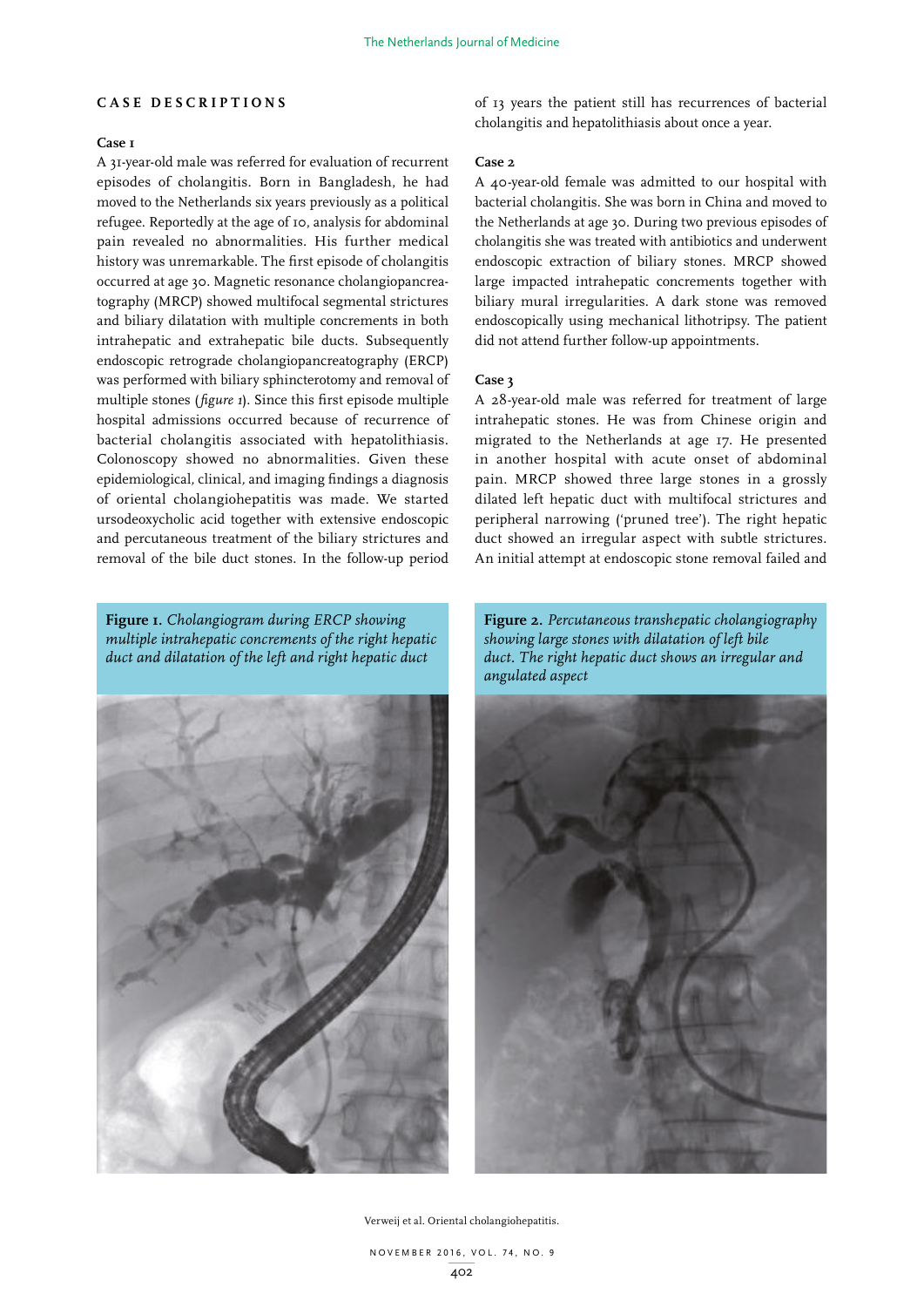a percutaneous transhepatic biliary drain was inserted in the left system (*figure 2*). Extracorporeal shock wave lithotripsy (ESWL) caused the stones to fragment. During subsequent ERCPs multiple dark stones and fragments could be removed. No further follow-up information is available.

#### **Case 4**

A 30-year-old female presented with recurrent episodes of severe upper abdominal pain without fever or cholangitis. The patient migrated from China to the Netherlands at age 20. MRCP demonstrated atrophy of the left liver lobe in combination with bile duct dilation and multiple intraductal calculi in segments II and III. The biliary tree showed no other obvious abnormalities (*figure 3*). After ERCP to remove the stones was unsuccessful, left hemihepatectomy with cholecystectomy was performed. Pathological examination showed cystic dilation of the bile ducts with stone formation and chronic inflammation. Over a one-year follow-up period the patient remained asymptomatic.

#### **Case 5**

A 31-year-old Chinese female was admitted with mild abdominal pain and fever. Her past medical history was unremarkable. MRCP showed segmental dilation of the intrahepatic bile ducts in segment V and VI with mural irregularity. Furthermore multiple small intrahepatic calculi were visualised. She was successfully treated with antibiotics. Because of this first mild presentation with a favourable response to antibiotic treatment a conservative approach was chosen. During a four-year follow-up period, the problems did not reoccur.

# **DISCUSSION**

We report five relatively young adult patients largely originating from China, who presented with pyogenic cholangitis and were considered to suffer from oriental cholangiohepatitis. This is the first report of this disease in the Netherlands. The diagnosis was based on the combination of clinical and radiological findings. Primary sclerosing cholangitis was another important diagnostic consideration; however, the radiological findings were regarded to be atypical for that condition but fully compatible with oriental cholangiohepatitis. In addition, no clinical or endoscopic evidence was found for inflammatory disease, a condition seen in the large majority of patients with primary sclerosing cholangitis. Also, no clinical or radiological evidence was found for other disorders characterised by cholangitis, biliary structures and stone formation (*table 1*).





Oriental cholangiohepatitis is characterised by recurrent bacterial cholangitis and the presence of calculi within the intrahepatic bile ducts, biliary strictures and an increased risk for cholangiocarcinoma.5 The incidence of the disease among men and women is comparable. The stones form within the intrahepatic biliary system and are mainly composed of calcium bilirubinate or brown pigment, in contrast to the cholesterol stones more commonly seen in patients with other gallstone-related diseases, which is the vast majority of patients in the West.

Oriental cholangiohepatitis is endemic in East Asia. In the West the disease is occasionally encountered, virtually restricted to Asian immigrants. Sporadic case reports describe the disease in Caucasian patients.<sup>6,7</sup> There is a possibility, however, that in these non-Asian patients the diagnosis was inaccurate and was mistaken for another disorder with intrahepatic stone formation and/ or strictures. Intrahepatic stone formation in Caucasian patients is mostly due to primary sclerosing cholangitis, Caroli disease, low phospholipid-associated cholelithiasis, choledochal cyst and portal biliopathy. Possible causes of biliary tract obstruction and hepatolithiasis are shown in *table 1*.

There is evidence that the incidence of the disease is declining.8 The improved economic situation and living standards associated with westernisation of diet are thought to be involved in the changing epidemiology in Asian countries.<sup>8</sup> The aetiology remains unknown. One hypothesis is a biliary tract infection with the parasites *Clonorchis sinensis* or *Ascaris lumbricoides* as an initiating factor. Infection with these parasites is endemic in the same region where oriental cholangiohepatitis is most prevalent and has been linked to dietary intake of pickled vegetables and uncooked and contaminated fish. *Clonorchis* infestation can cause bile stagnation and inflammatory changes of small bile ducts, resulting in duct obstruction.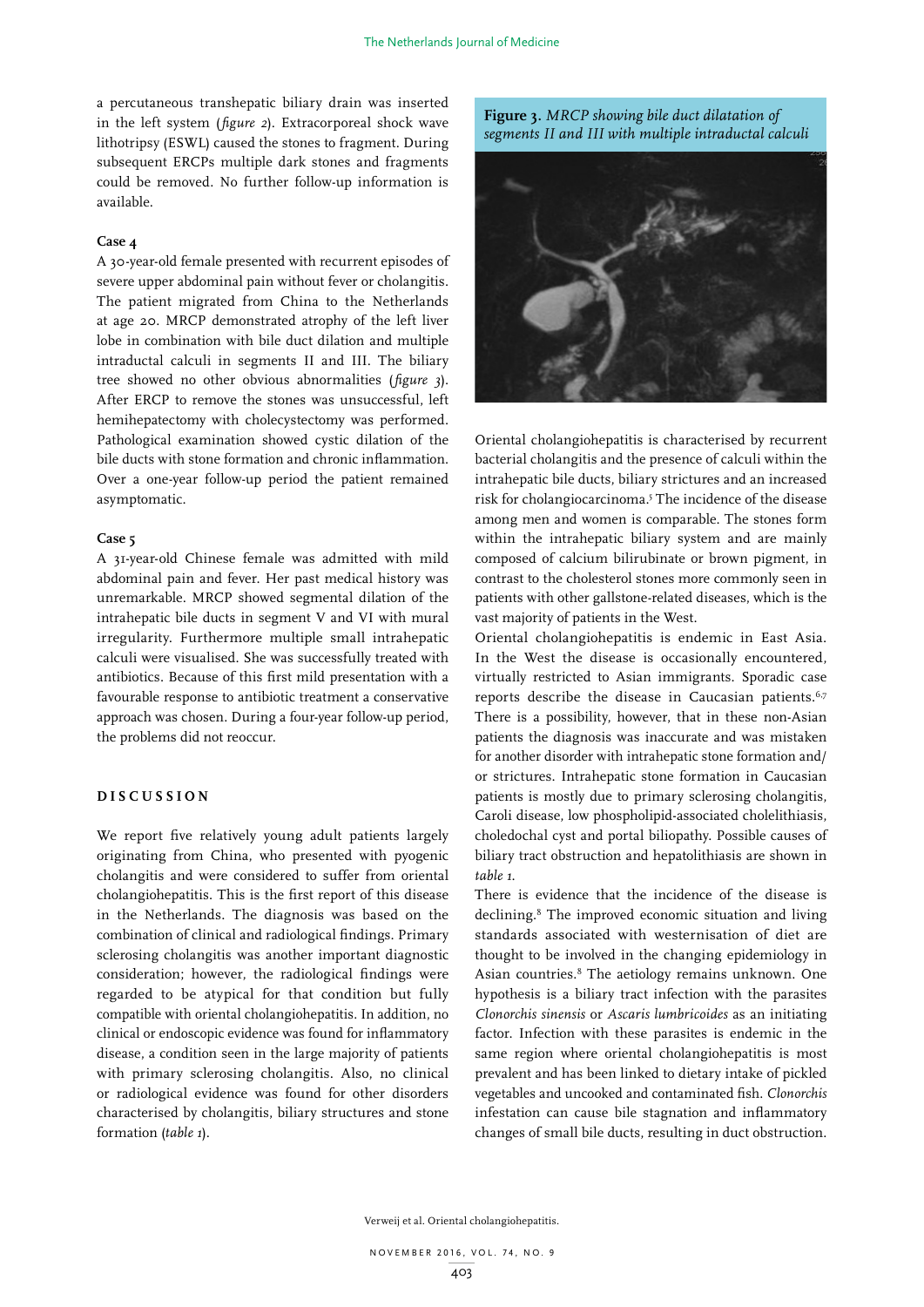# **Table 1.** *Differential diagnosis of biliary tract obstruction and intrahepatic stone disease*

| <b>Stone-related disease</b> | Pigmented stone-associated disease:<br>Chronic haemolysis (malaria, sickle<br>cell and other haemoglobinopathies)<br>Oriental cholangiohepatitis/recurrent<br>pyogenic cholangitis |
|------------------------------|------------------------------------------------------------------------------------------------------------------------------------------------------------------------------------|
|                              | Non-pigmented stone-associated<br>disease:<br>Gallbladder related/common-bile duct<br>stones<br>Low phospholipid-associated<br>cholelithiasis                                      |
|                              | Salmonella-associated disease                                                                                                                                                      |
| <b>Ductal disease</b>        | Primary sclerosing cholangitis                                                                                                                                                     |
|                              | Caroli disease                                                                                                                                                                     |
|                              | Choledochal cyst                                                                                                                                                                   |
|                              | Bile duct ischaemia                                                                                                                                                                |
|                              | Strictures post-surgery                                                                                                                                                            |
|                              | Cystic fibrosis                                                                                                                                                                    |
|                              | IgG 4-related cholangitis                                                                                                                                                          |
|                              | Biliary papillomatosis                                                                                                                                                             |
|                              | AIDS associated cholangitis                                                                                                                                                        |
|                              | Cholangiocarcinoma                                                                                                                                                                 |
|                              | Granulomatous disease (tuberculosis)                                                                                                                                               |
| <b>External compression</b>  | Portal biliopathy                                                                                                                                                                  |
|                              | Hepatocellular carcinoma                                                                                                                                                           |

However, the prevalence of *Clonorchis* infection is not increased in affected individuals compared with the general population.9 Evidence against a causative role includes a high incidence of oriental cholangiohepatitis in Taiwan and Japan despite a low incidence of *Clonorchis* infestation. Smouldering bacterial infection, possibly associated with portal bacteraemia eventually leading to intraductal inflammation and hepatic stone formation, has also been suggested as a potential cause. This hypothesis, however, does not explain the specific epidemiological characteristics of the disease.<sup>10</sup>

Patients often present with recurrent pyogenic cholangitis. Physical examination may reveal hepatomegaly or a palpable gallbladder in a minority of cases. Laboratory findings are non-specific and may show increased inflammatory markers such as CRP and liver biochemistry abnormalities indicating biliary obstruction. The clinical course is usually characterised by recurrent episodes of bacterial cholangitis and abdominal pain. Pancreatitis can occur, possibly due to transpapillary stone passage. Potential complications are segmental liver atrophy,

secondary biliary cirrhosis and cholangiocarcinoma. An incidence of cholangiocarcinoma of 3-9% has been reported.11 The actual risk of this tumour, however, has not been firmly defined.

Diagnosis is established by characteristic radiological findings in patients with a clinically compatible socio-epidemiological background. Nearly all patients have intrahepatic stones of varying sizes, with predominant involvement of the left hepatic duct.<sup>5</sup> Biliary dilatation is present in all cases, especially of the central and left hepatic ducts. Abrupt tapering of the peripheral bile ducts with mural irregularity is frequently encountered (arrowhead sign). There may be paucity of (small) intrahepatic bile ducts resulting in a 'pruned tree' appearance. Up to 70% of the patients also have gallbladder stones.<sup>5</sup>

Computed tomography and MRCP are the main imaging procedures to provide accurate information on site, extent and severity of the disease but also to exclude other causes of intrahepatic stone disease and biliary tract obstruction. When cholangiographic findings are atypical or when there is any evidence of inflammatory bowel disease, colonoscopy should be considered.

In patients with suspected or established disease it is doubtful whether screening for parasitic infections is indicated considering the low likelihood of a causal relationship and absence of controlled trials to demonstrate efficacy of antiparasitic treatment on clinical outcome.

Oriental cholangiohepatitis seems to be associated with an increased risk of cholangiocarcinoma; however, at present established diagnostic markers or imaging modalities for early detection of cholangiocarcinoma are lacking. As there is no evidence-based guideline, the surveillance policy should be left to the discretion of individual centres.

Initial management should be directed at treatment of cholangitis with antibiotics and biliary drainage. A multidisciplinary approach is mandatory for the correct diagnosis and choice of proper management. In patients with dilated intrahepatic and extrahepatic bile ducts with intrahepatic stones, ERCP is usually the preferred interventional procedure. Percutaneous transhepatic cholangiography and drainage is an important alternative or additional therapeutic procedure. In specific cases, particularly with localised or uni-lateral involvement, segmental resection or hemi-hepatectomy with or without hepaticojejunostomy may be indicated and even be the therapy of choice. Symptoms recurred in 62% of patients without treatment aimed at biliary drainage compared with approximately 30% after presumably complete endoscopic or surgical stone removal with therapeutic ERCP or surgery.12 Furthermore, a 30% risk of residual or recurrent stones after intentionally complete stone removal has been reported.13 In a large retrospective cohort study the rate of cholangitis was higher among patients who underwent